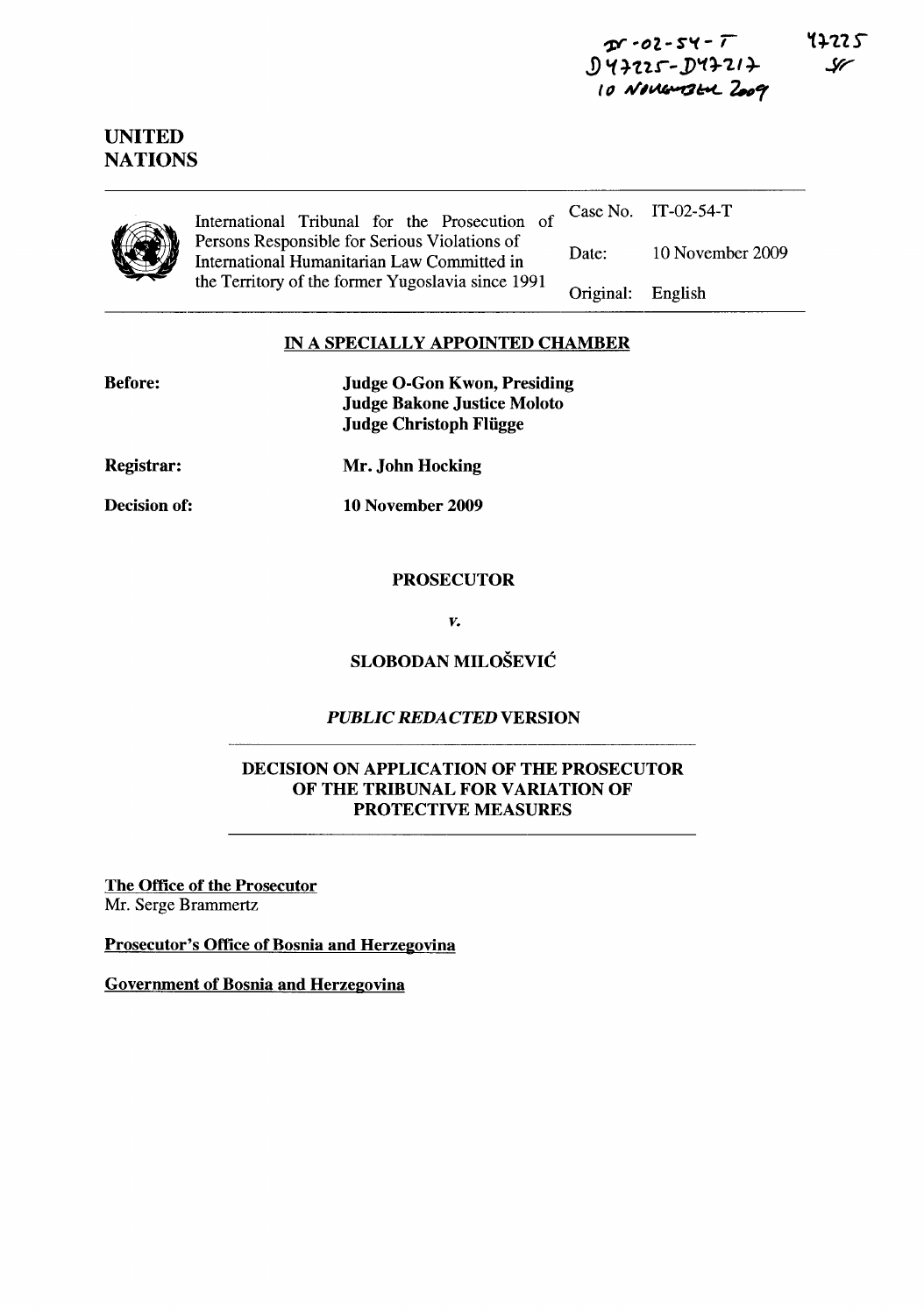**THIS SPECIALLY APPOINTED CHAMBER** ("Chamber") of the International Tribunal for the Prosecution of Persons Responsible for Serious Violations of International Humanitarian Law Committed in the Territory of the former Yugoslavia since 1991 ("Tribunal") is seised of the "Prosecutor's application for variation of protective measures with confidential and *ex parte*  Annexes A and B", filed confidentially and *ex parte* on 18 September 2009 ("Application"), and hereby renders its decision thereon.

## **I. Procedural history**

1. On 23 September 2009, the President of the Tribunal assigned this Chamber to consider the Application.<sup>1</sup>

2. On 7 October 2009, the Chamber ordered the Registry Victims and Witnesses Section ("VWS") pursuant to Rule 75(J) of the Rules of Procedure and Evidence ("Rules") to contact witnesses B-1116, B-1447 and B-1449 to seek their independent consent with respect to the disclosure of their confidential information.<sup>2</sup>

3. On 10 October 2009 the VWS filed a first submission concerning B-1447 and B-1449? On 12 October 2009 the VWS filed an additional submission concerning B-1116, whom it had been unable to contact within the deadline prescribed by the Chamber's Order of 7 October 2009.<sup>4</sup>

### **11. Submissions**

4. The Prosecution requests variation of protective measures granted to B-1116, B-1447 and B-1449 in the *Slobodan Milosevic* case so that it may disclose to the Prosecutor's Office of Bosnia and Herzegovina ("POBiH") the statements, transcripts, exhibits and other material related to these three witnesses.<sup>5</sup> The Prosecution seeks to disclose this information in fulfilment of its obligation, pursuant to the Tribunal's Completion Strategy which requires assistance to be given to national judicial authorities, to transfer "Category II" cases to domestic jurisdictions.<sup>6</sup> These are cases which

 $<sup>1</sup>$  Order assigning a Chamber to consider an application by the Prosecution for the variation of protective measures, filed</sup> confidentially and *ex parte* on 23 Sep 2009.

<sup>2</sup> Order on application pursuant to Rule 75 filed by the Office of the Prosecutor of the Tribunal for variation of protective measures, filed confidentially and *ex parte* on 7 Oct 2009, p. 2.

Rule 33(B) submission in compliance with the "Order on application pursuant to Rule 75 filed by the Office of the Prosecutor of the Tribunal for variation of protective measures" dated 7 October 2009, filed confidentially and *ex parte*  on 9 Oct 2009.

Rule 33(B) submission in compliance with the "Order on application pursuant to Rule 75 filed by the Office of the Prosecutor of the Tribunal for variation of protective measures" dated 7 October 2009, filed confidentially and *ex parte*  12 Oct 2009.

<sup>5</sup> Application, para. I. The Chamber notes that according to the information contained in Confidential Annex A to the Application, none of the Witnesses provided *viva voce* testimony in the *Slobodan Milosevic* trial.

<sup>6</sup>Application, paras 2, 12.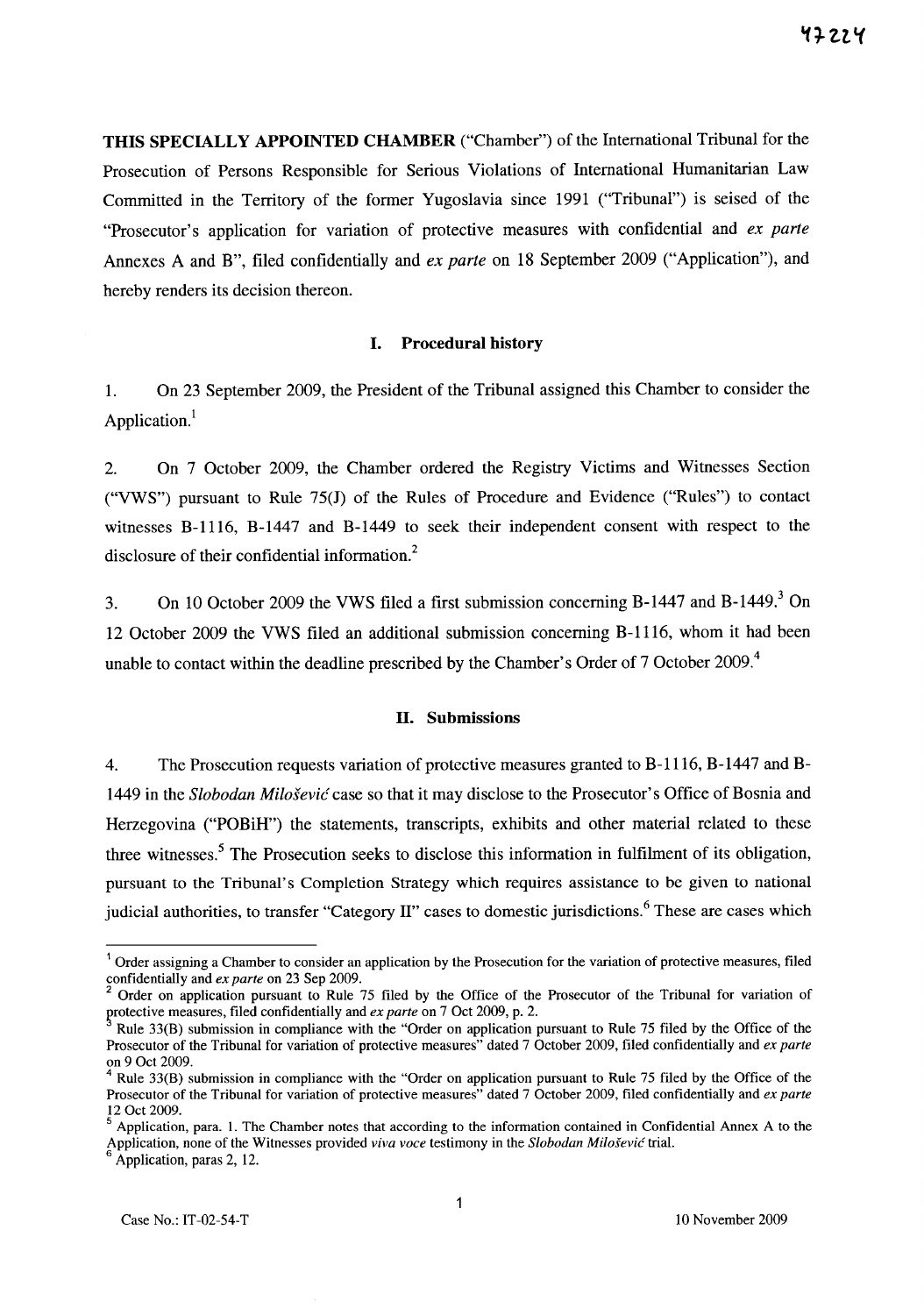were investigated by the Prosecution but in relation to which an indictment was not issued. The Prosecution submits that the information provided by the Witnesses is of importance to a Category II case concerning the further investigation and prosecution of serious crimes [REDACTED].<sup>7</sup>

5. The Prosecution submits that the transfer of Category II cases is a key component of the Completion Strategy.8 It explains that "[f]or the purposes of identification and selection of material relevant for a Category II case, the OTP reviews all available investigative material previously collected by the OTP" and "[...] reviews all evidence admitted in related ICTY cases to determine its relevance to the crimes committed by the identified suspects".<sup>9</sup> In so doing it "identifies all protective measures ordered in respect of the witnesses relevant to a Category II Case" and that "[b]ound by such court orders, the OTP can only hand over non-confidential material to national authorities."<sup>10</sup>

6. In the Prosecution's view, "[s]uccessful implementation of the completion strategy requires that the OTP is in a position to transfer all available material relevant to a Category II Case, including the information and evidence provided by protected witnesses."<sup>11</sup> Therefore, according to the Prosecution, unless the protective measures are varied prior to the transfer of information, the casefile of the Category II case remains incomplete because the Prosecution "cannot reveal the relevance or content of the entire evidentiary material to the national prosecutors."I2 In this respect it submits that the incomplete transfer will delay "any attempt of the receiving authorities to quickly get a full picture including the relevance of protected witness material" and "hinders national authorities to conduct an investigation in an efficient and appropriate manner."<sup>13</sup>

7. The Prosecution submits it has sought and secured the consent of the Witnesses for the disclosure of their identity and the release of their witness material to the POBiH.<sup>14</sup> In addition, the Prosecution has included undertakings by the Chief Prosecutor of the POBiH Marinko Jurcevic and the Government of Bosnia and Herzegovina ("Government of BiH") represented by the Minister of Justice Slobodan Kovac with respect to ensuring the protection of the Witnesses and maintaining the confidentiality of the information provided by them.<sup>15</sup> The Prosecution notes that it is "the only

Application, paras 2, 4, 13.

Application, para. 6.

Application, para. 9.

Application, para. 10.

Application, para. 11.

Application, para. 11.

<sup>&</sup>lt;sup>13</sup> Application, para. 11.

<sup>14</sup> Application, para. 14 and confidential and *ex parte* Annex A.

<sup>15</sup> Application, para. 15 and confidential and *ex parte* Annex B.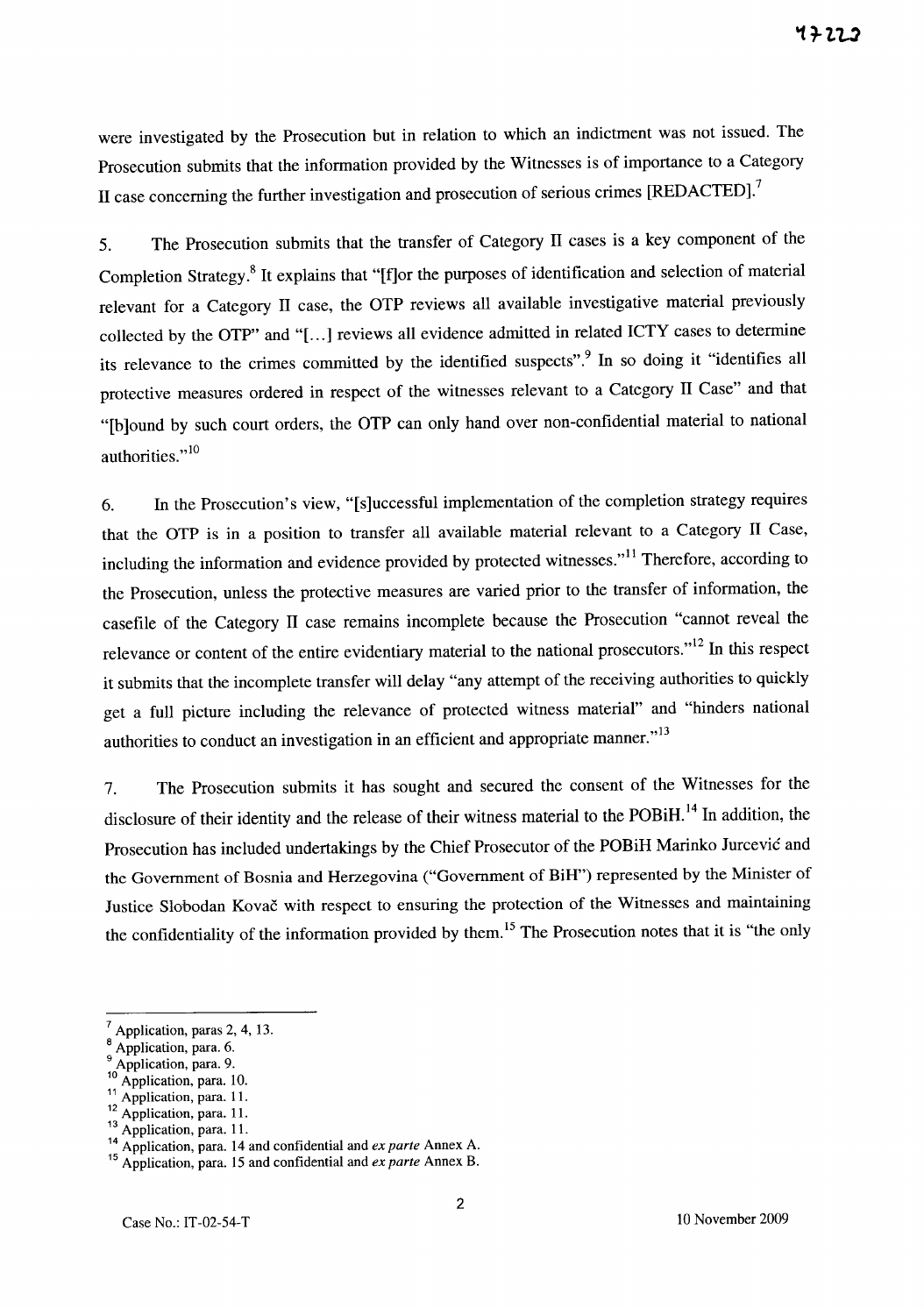authority with access to the entire material", which includes "various categories of restricted and classified material as well as witness material protected by ICTY Court orders."<sup>16</sup>

### **Ill. Discussion**

8. The Application was filed by the Prosecution pursuant to Rule 75 and the Chamber was appointed to review the Application pursuant to this Rule.<sup>17</sup> As the Application concerns a request by the Prosecution for the variation of protective measures for the purpose of transferring confidential material relating to a Category 11 case, it may be distinguished from requests made by parties in other jurisdictions pursuant to Rule 75(H) for variation of protective measures in respect of cases heard before the Tribunal.

9. Prior to the entry into force on 12 July 2007 of Rule 75(H) as it currently reads, third-party applicants would seek the Prosecution's assistance in obtaining confidential material of witnesses who have testified in proceedings before the Tribunal. **In** such situations, the Prosecution would apply on their behalf pursuant to Rule 75 for variation of protective measures. The Prosecution was considered to have a legitimate purpose for making the requests in view of United Nations Security Council Resolutions 1503 and 1534, which encourage assistance to domestic jurisdictions prosecuting violations of international humanitarian law in the former Yugoslavia.<sup>18</sup>

10. The Chamber notes that the Prosecution has made several such applications concerning Category 11 cases following the entry into force of Rule 75(H) and that Chambers seised of these applications have taken different approaches.<sup>19</sup> This difference revolves around the question of whether or not – in light of the amendment of Rule  $75(H)$  – it would be appropriate for the external applicant that contacted the Prosecution for assistance to file an application of its own after having

<sup>&</sup>lt;sup>16</sup> Application, para. 9.

<sup>&</sup>lt;sup>17</sup> This Chamber as currently composed was specially appointed to deal with applications pursuant to Rule 75(H)(iii) of the Rules.

<sup>&</sup>lt;sup>18</sup> United Nations Security Council Resolutions 1503/2003 (S/RES/1503 (2003)) and 1534/2004 (S/RES/1534 (2004)). See, for example, *Prosecutor* v. *Naletilic and Martinovic,* Case No. IT-09-34-A, Decision on the Prosecutor's application for variation of protective measures, filed confidentially and *ex parte* on 6 March 2007 *("Naletilic and Martinovic* Decision"), para. 7; *Prosecutor* v. *Blagojevic and Jokic,* Case No. IT -02-60-A, Decision on the Prosecutor's applications for variation of protective measures, filed confidentially and *ex parte* on 12 April 2007 *("Blagojevic and Jokic* Decision", paras IS-16; *Prosecutor* v. *Popovic et aI.,* Case No. IT-OS-88-T, Decision on the Prosecution's afplication for variation of protective measures, filed confidentially and *ex parte* on 1 June 2007, para. 10.

<sup>1</sup>*Prosecutor* v. *Momcilo Krajisnik,* Case No. IT-99-36-A, Decision on Prosecutor's application for variation of protective measures submitted on behalf of the Prosecutor's Office of Bosnia and Herzegovina, filed confidentially and *ex parte* on 4 March 2008 *("Krajisnik* Decision"); *Prosecutor* v. *Slobodan Milosevic,* Case No. IT-02-S4-T, Decision on application of the Prosecutor of the Tribunal for variation of protective measures in order to release confidential information to the Prosecutor's Office of Bosnia and Herzegovina, filed confidentially and *ex parte* on 4 April 2008 *("Milosevic* Decision"); *Prosecutor* v. *Radoslav Brdanin.* Case No. IT-99-36-A, Decision on confidential and *ex parte*  Prosecution application for variation of protective measures *("Brdanin* Decision"), filed confidentially and *ex parte* on 20 June 2008.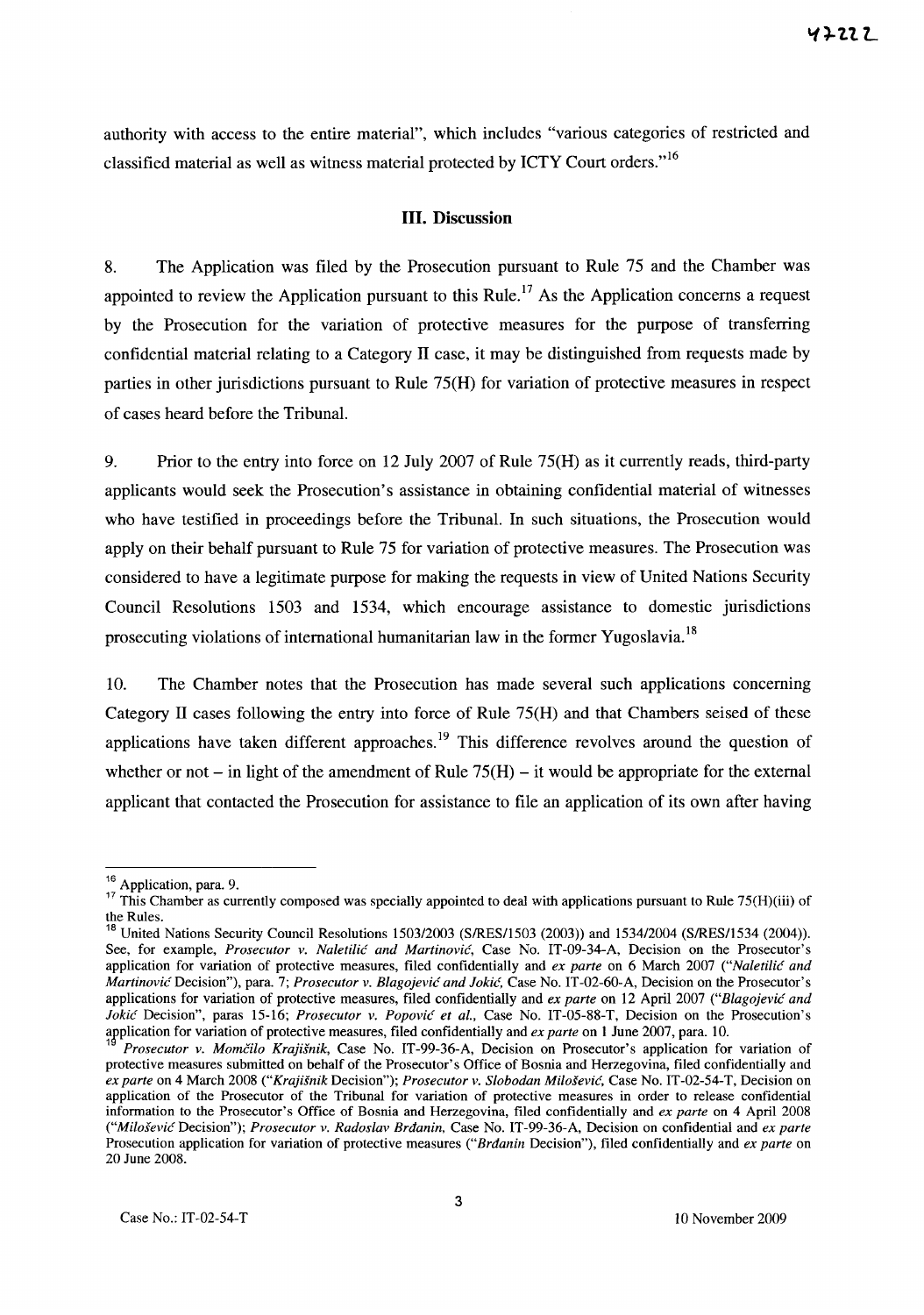been provided with "sufficient information" with respect to the material in possession of the Prosecution.2o

11. This Chamber considers that the process of transfer of confidential case material related to Category 11 cases should be a practical one, while at the same time taking due regard of the protection granted to witnesses by the Tribunal. In such situations, where persons who may be subject of protective measures have not testified before the Tribunal, it is not to be expected that an external applicant would know what confidential material the Prosecution may have in its possession which may be relevant to a domestic case. An application by the Prosecution is, thus, the most practical approach with respect to the transfer of Category 11 case material to domestic jurisdictions. The Chamber considers that the legal basis for such a variation is found in Rule 75 which, as the general rule, governs measures for the protection of victims and witnesses. This interpretation of Rule 75 is supported by the above-mentioned Security Council Resolutions, which state that national institutions prosecuting violations of international humanitarian law in the former Yugoslavia are to be assisted in their work.<sup>21</sup>

12. While Rule 75(H) does not apply to requests made by the Prosecution for the transfer of Category 11 case material, the Chamber deems it appropriate that a number of the procedural safeguards set out in this provision be applied analogously to such requests.

13. First, the Chamber considers that VWS is to be involved pursuant to Rule 75(J) in ascertaining whether the witnesses in question consent to the variation of protective measures being sought. The Tribunal is under a statutory obligation to ensure that proceedings are conducted with due regard to the protection of victims and witnesses.<sup>22</sup> It is noted that this obligation requires that prior to any variation of protective measures granted to a witness, in particular in relation to a proceeding in another jurisdiction, that witness must be given an opportunity to be heard.<sup>23</sup> Witnesses are not the property of any party and the Chamber, therefore, considers that the VWS, as

*<sup>20</sup> Krajisnik* Decision, para. 7; *Brdanin* Decision, paras 4-5; *ef MilosevicDecision,* paras 4-5.

<sup>21</sup> SIRESI1503 (2003), pp 2-3: *"Recalling and reaffirming* in the strongest tenus the statement of 23 July 2002 made by the President of the Security Council (SIPRSTI2002/2l), which endorsed the ICTY's strategy for completing investigations by the end of 2004, all trial activities at first instance by the end of 2008, and all of its work in 2010 (ICTY Completion Strategy) (Sl2oo2/678), by concentrating on the prosecution and trial of the most senior leaders suspected of being most responsible for crimes within the ICTY's jurisdiction and transferring cases involving those who may not bear this level of responsibility to competent national jurisdictions, as appropriate, as well as the strengthening of the capacity of such jurisdictions". *See* also *Milosevic* Decision, para. 4; see also *Prosecutor v. Slobodan Milosevic,* Case no. IT-02-54-T, Decision on Prosecution application for variation of protective measures, 18 May 2005, para. 6.

<sup>22</sup> Article 22 of the Tribunal's Statute. See also *Prosecutor v. Kordic and Cerkez,* Case no. IT-95-1412-A, Decision on the Prosecutor's application for variation of protective measures, filed confidentially and *ex parte* on 5 Sep 2006, para. 4.

<sup>&</sup>lt;sup>23</sup> President's "Decision on Registrar's submission on a request from the Office of the Chief Prosecutor of Bosnia and Herzegovina pursuant to Rule 33(B)", Case No. IT-05-85-Misc.2, 6 Apr 2005, paras 14-17.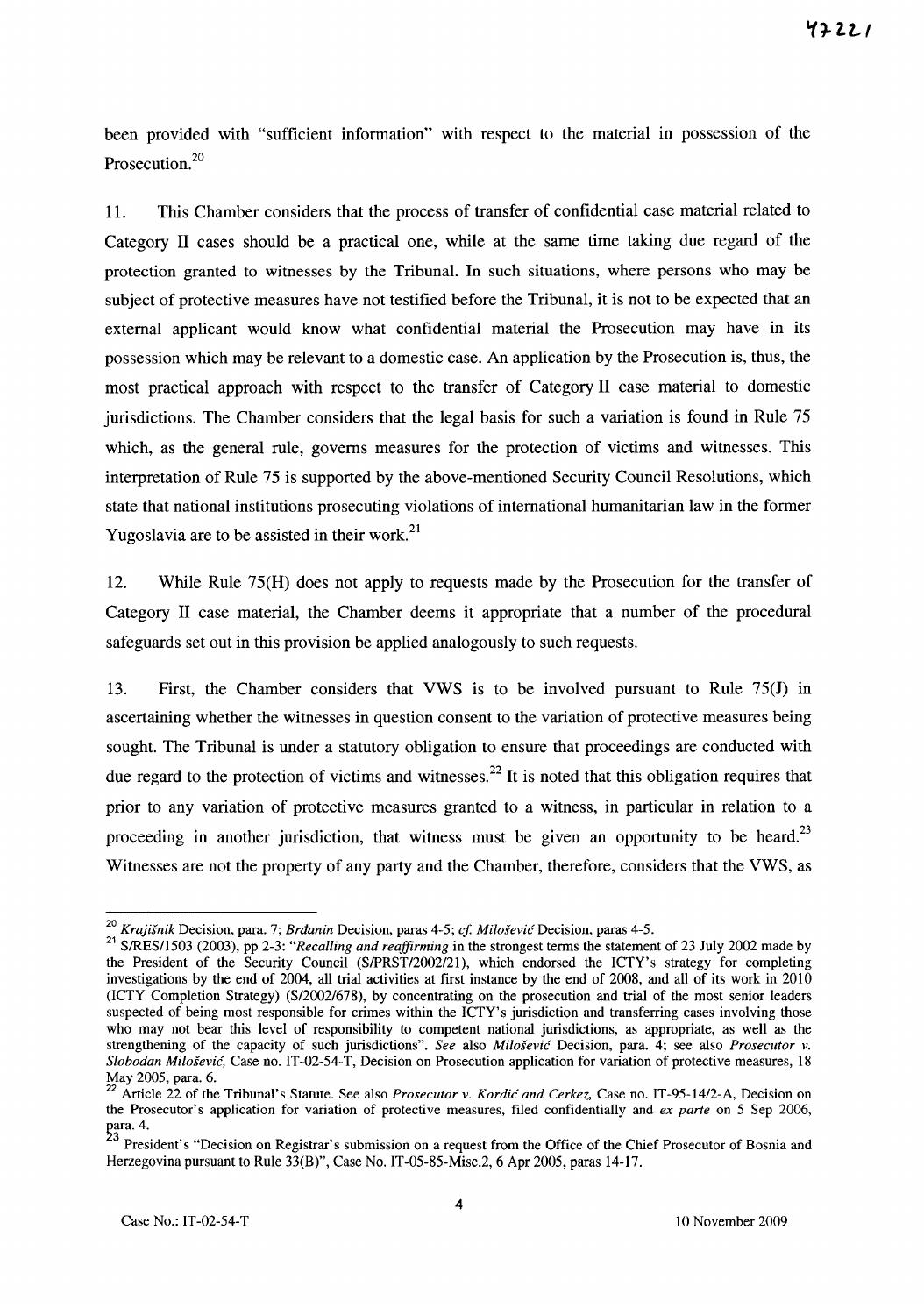a neutral and non-party section specifically tasked with providing protection and support to witnesses appearing before the Tribunal, is best placed to contact witnesses who are the subject of Prosecution requests.

14. Secondly, the Chamber deems it appropriate to consult any Judge who ordered the protective measures of the witness and who remains a Judge of the Tribunal before determining an application by the Prosecution, in the manner described in Rule 75(1). Thirdly, the Chamber considers that Rule 75(J) may be considered in the determination of an application where a witness does not consent to the variation sought. Thus, the Chamber may, if it considers that there is a compelling showing of exigent circumstances or where a miscarriage of justice would otherwise result, in exceptional circumstances order the variation of protective measures *proprio motu.* The Chamber considers that this provision is of particular relevance in situations such as the present, where the United Nations Security Council has mandated the Tribunal to assist domestic jurisdictions in their work.

15. Finally, the Chamber finds that in conformity with the obligations of member States of the United Nations under Article 29 of the Statute, the Prosecution should be required to submit with its application assurances provided by the judicial authorities that will receive the confidential material, as well as by the relevant government, that they will maintain the confidentiality of the material and ensure the protection of the witness or witnesses. The Chamber recalls that the Prosecution has submitted such undertakings with requests made prior to the entry into force of Rule 75(H) and does not see any reason why this procedure should be varied.

16. The Chamber emphasises that the procedure set out above is to be applied strictly to the transfer of Category 11 materials, the existence of which an external applicant is not by definition in a position to know about. This procedure does not replace the procedure as set out in Rule 75(H) as applied to requests made by external applicants for variation of protective measures of witnesses or materials relating to cases heard before the Tribunal.

17. Against this background, the Chamber finds that the Prosecution has demonstrated a legitimate purpose for seeking the variation of protective measures for the witnesses subject of the Application. Turning now to the current Application, the Chamber notes the Prosecution submission that it contacted the Witnesses and that they consent to the variation of their protective measures.<sup>24</sup> However, as stated above the Chamber deemed it appropriate to order VWS to ascertain whether the Witnesses consent to the variation of their protective measures. VWS has informed the Chamber that B-1449 agrees to the variation of the protective measures and the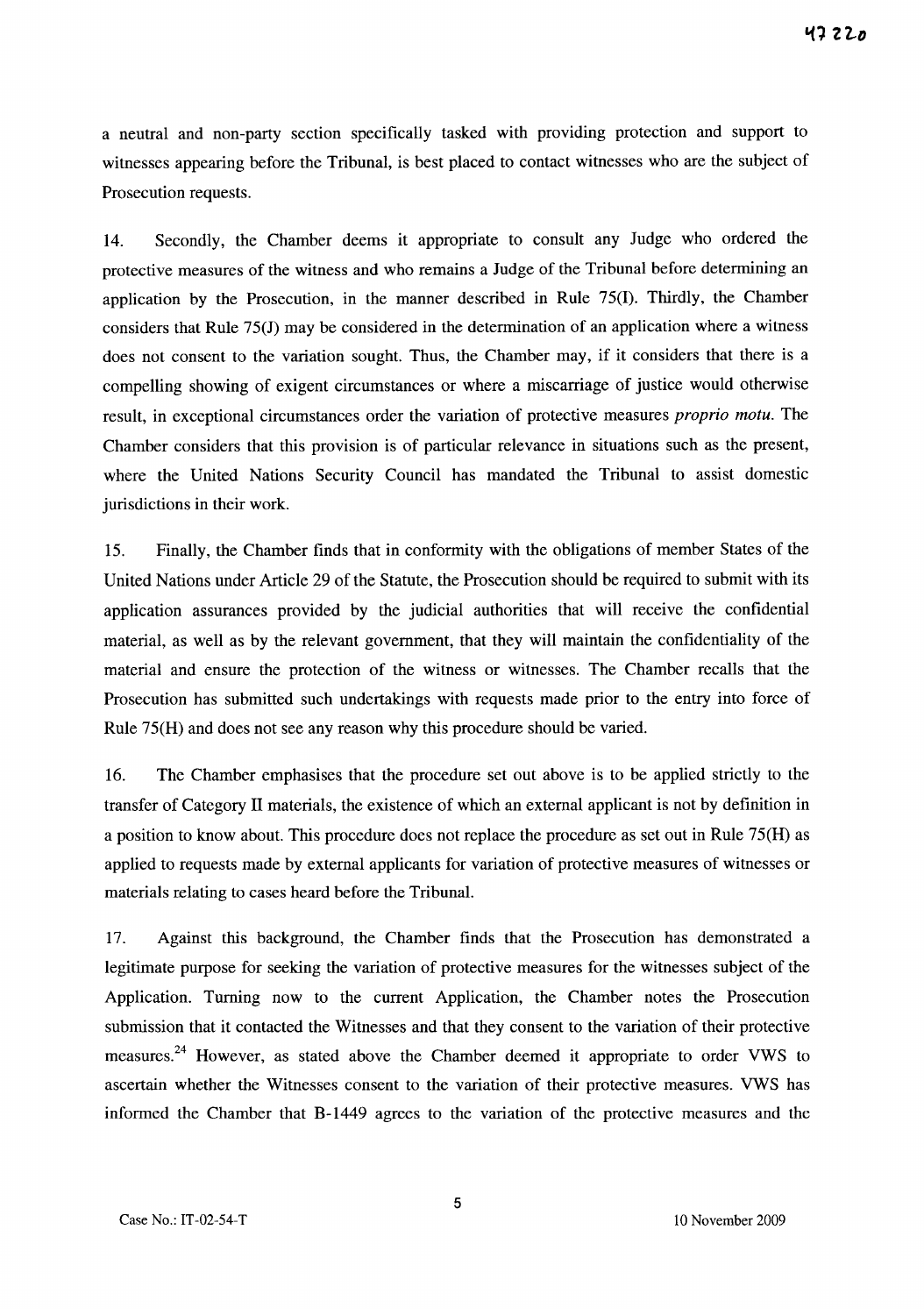disclosure of identity, contact information and witness material to the POBiH.<sup>25</sup> However, VWS also informs the Chamber that B-1116 and B-1447 do not consent to the variation of the protected measures.<sup>26</sup>

18. The Chamber also sought the views of Judge Patrick Robinson, who was on the bench that ordered protective measures at issue in the Application and who remains a Judge of the Tribunal. Judge Robinson conveyed to the Chamber that he would have no objection to the variation of protective measures of B-1449. With respect to B-1116 and B-1447, who do not consent to the variation of their protective measures, Judge Robinson is of the view that a cautious approach must be taken with regard to witnesses who have refused consent.

19. On the basis of the information before it and in consideration of Rule 75(J), the Chamber is not convinced that exigent circumstances have been shown to exist or that a miscarriage of justice would result if the confidential information of B-1116 and B-l447 would not be provided to the POBiH. The Application will, therefore, be denied in this respect.

20. With respect to B-1449 the Chamber notes that this witness consents to the variation of protective measures sought in the Application and therefore finds it appropriate to grant this request. The Chamber notes that this witness did not testify before the Tribunal and that none of the witness's materials were sought for admission into evidence pursuant to Rule 92 *his.* While on the basis of the information provided by the Prosecution it is not clear what other "material"<sup>27</sup> in addition to the witness's name and contact details it wishes to transfer to the POBiH, the Chamber will authorise the Prosecution to provide any material that the Prosecution has in its possession which the witness has provided to it.

#### **Ill. Disposition**

21. Pursuant to Articles 22, 29 of the Statute, Rules 54 and 75 of the Rules, and in acknowledgement of the Prosecution's duty to assist domestic jurisdictions as underscored by United Nations Security Council Resolutions 1503 and 1534, the Chamber:

**GRANTS** the Application **IN PART;** 

 $^{24}$  Application, para. 14.

<sup>&</sup>lt;sup>25</sup> Rule 33(B) submission in compliance with the "Order on application pursuant to Rule 75 filed by the Office of the Prosecutor of the Tribunal for variation of protective measures" dated 7 October 2009, filed confidentially and *ex parte*  Prosecutor of the Tribunal for variation of protective measures" dated 7 October 2009, filed confidentially and *ex parte* on 9 Oct 2009; Rule 33(B) submission in compliance with the "Order on application pursuant to Rule Office of the Prosecutor of the Tribunal for variation of protective measures" dated 7 October 2009, filed confidentially and *ex parte* on 12 Oct 2009.

*<sup>26</sup> Ibid.* 

<sup>27</sup> Application, confidential and *ex parte* Annex A.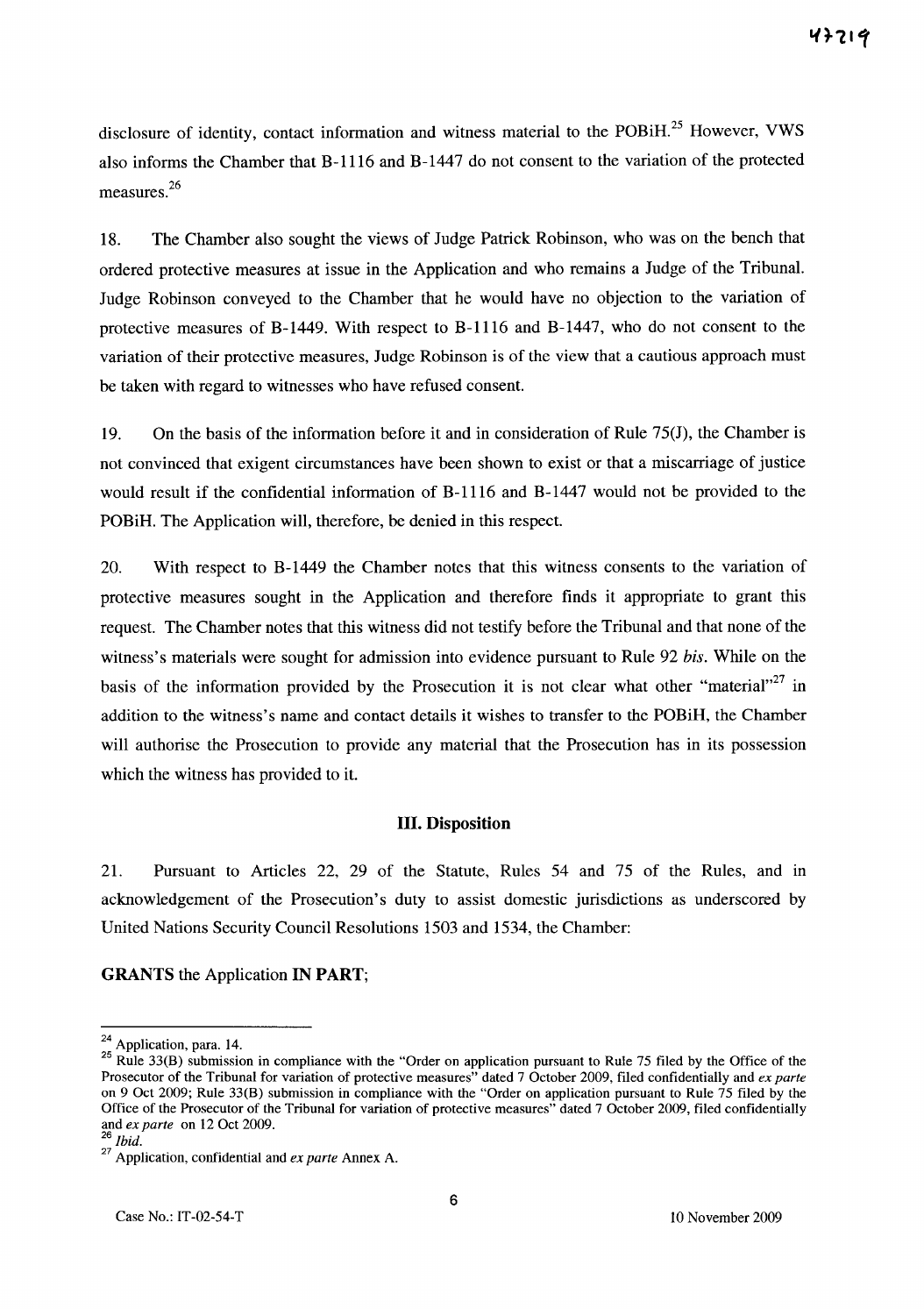#### **VARIES** the protective measures of B-1449;

#### **ORDERS** as follows:

- (i) The Prosecution may release to the POBiH the identity and contact details of B-1449 and any other material and information that the witness has provided to the Prosecution and which is subject of his protective measures;
- (ii) The information and material disclosed shall be released to POBiH for the further investigation of the "Category II" case relating to [REDACTED] for which the material is being made available, and any trial proceedings that may result from the investigation of the suspects identified in this Category II case;
- (iii) The POBiH shall treat the disclosed information and material as confidential in accordance with existing provisions and agreements; in particular, no information regarding the fact that the B-1449 cooperated with the Tribunal or the information which he provided to the Prosecution shall be disclosed to any other party unless POBiH obtains assurances under threat of criminal sanction that this party will strictly maintain the confidentiality of this information;
- (iv) The Chief Prosecutor of the POBiH and the Government of BiH shall comply, upon release of the requested information and material to the POBiH, with the conditions in this Decision and as stated in their written undertakings contained in confidential and *ex parte*  Annex B to the Application;
- Cv) Should the POBiH wish to rescind, vary, or augment the protective measures for B-1449 in respect of information or material provided to the POBiH by the Prosecution, the POBiH shall apply to the Office of the President of the Tribunal and request the appropriate relief pursuant to Rule 75(H); and

**DENIES** the Application in relation to B-1116 and B-1447, without prejudice to the Prosecution filing a subsequent reasoned application addressing in detail the particular circumstances surrounding the relevant Category II case which justify variation of the protective measures which apply to B-1116 and B-1447 despite their lack of consent for such variation.